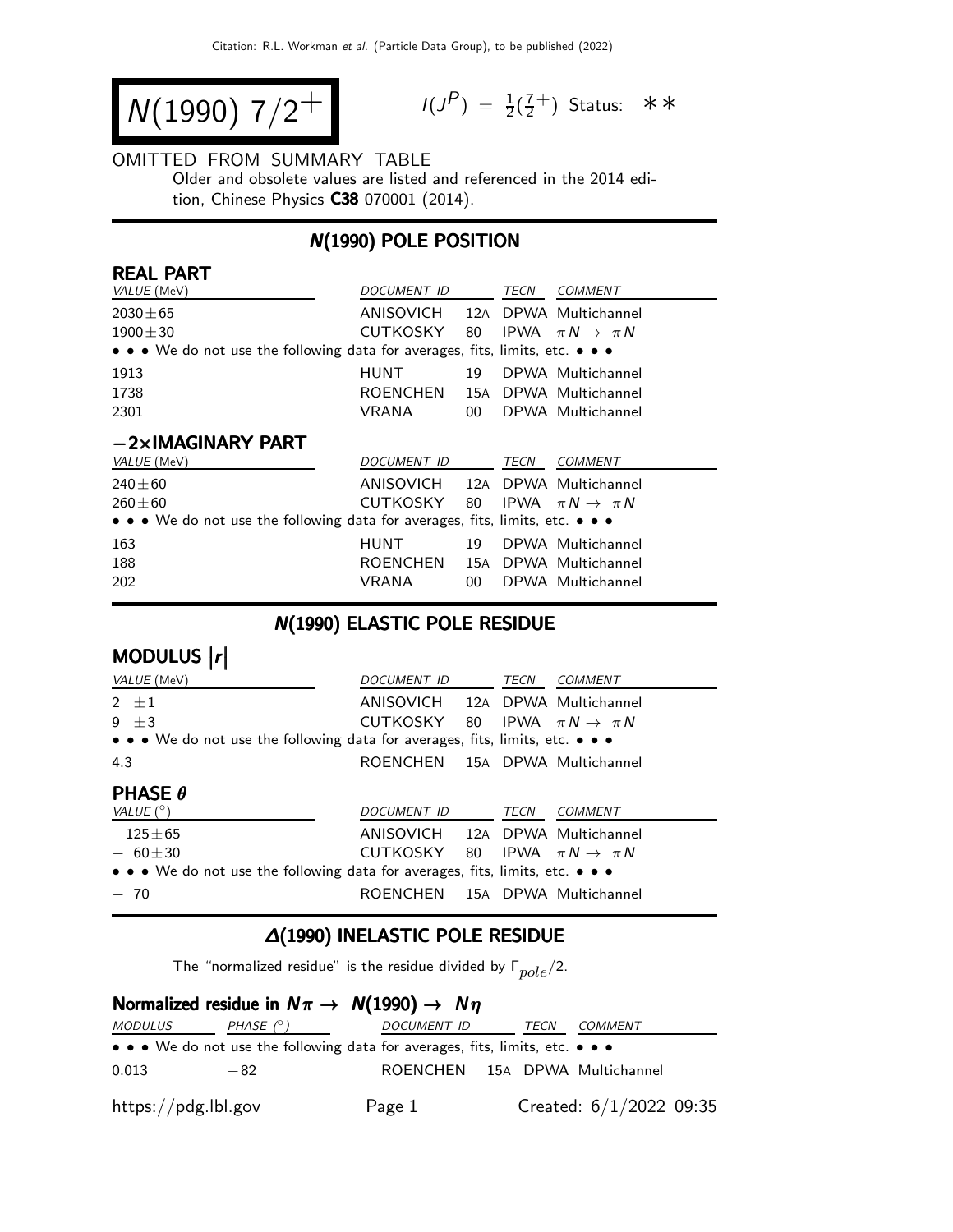## Normalized residue in  $N\pi \rightarrow N(1990) \rightarrow AK$

| <i>MODULUS</i>                                                        | PHASE $(^\circ)$ | DOCUMENT ID TECN                                                              |      | COMMENT |  |
|-----------------------------------------------------------------------|------------------|-------------------------------------------------------------------------------|------|---------|--|
|                                                                       |                  | • • • We do not use the following data for averages, fits, limits, etc. • • • |      |         |  |
| 0.022                                                                 | $-111$           | ROENCHEN 15A DPWA Multichannel                                                |      |         |  |
| Normalized residue in $N\pi \rightarrow N(1990) \rightarrow \Sigma K$ |                  |                                                                               |      |         |  |
| <i>MODULUS</i>                                                        | PHASE (° )       | <i>DOCUMENT ID</i>                                                            | TECN | COMMENT |  |
|                                                                       |                  | • • • We do not use the following data for averages, fits, limits, etc. • • • |      |         |  |
| 0.005                                                                 | 24               | ROENCHEN 15A DPWA Multichannel                                                |      |         |  |

## N(1990) BREIT-WIGNER MASS

| VALUE (MeV)                                                                   | <i>DOCUMENT ID</i>                          | TECN | <i>COMMENT</i>       |
|-------------------------------------------------------------------------------|---------------------------------------------|------|----------------------|
| 1950 to 2100 (≈ 2020) OUR ESTIMATE                                            |                                             |      |                      |
| $2028 \pm 19$                                                                 | $1$ HUNT                                    |      | 19 DPWA Multichannel |
| $2060 \pm 65$                                                                 | ANISOVICH 12A DPWA Multichannel             |      |                      |
| $1970 \pm 50$                                                                 | CUTKOSKY 80 IPWA $\pi N \rightarrow \pi N$  |      |                      |
| $2005 \pm 150$                                                                | HOEHLER 79 IPWA $\pi N \rightarrow \pi N$   |      |                      |
| • • • We do not use the following data for averages, fits, limits, etc. • • • |                                             |      |                      |
| $1990 \pm 45$                                                                 | <sup>1</sup> SHRESTHA 12A DPWA Multichannel |      |                      |
| $2311 \pm 16$                                                                 | VRANA 00 DPWA Multichannel                  |      |                      |
| <sup>1</sup> Statistical error only.                                          |                                             |      |                      |

## N(1990) BREIT-WIGNER WIDTH

| VALUE (MeV)                                                                   | <i>DOCUMENT ID</i>                          |    | TECN | <b>COMMENT</b>                    |
|-------------------------------------------------------------------------------|---------------------------------------------|----|------|-----------------------------------|
| 200 to 400 (≈ 300) OUR ESTIMATE                                               |                                             |    |      |                                   |
| $490 \pm 110$                                                                 | $1$ HUNT                                    | 19 |      | DPWA Multichannel                 |
| $240 \pm 50$                                                                  | ANISOVICH 12A DPWA Multichannel             |    |      |                                   |
| $350 \pm 120$                                                                 | CUTKOSKY 80 IPWA $\pi N \rightarrow \pi N$  |    |      |                                   |
| $350 \pm 100$                                                                 | HOEHLER                                     |    |      | 79 IPWA $\pi N \rightarrow \pi N$ |
| • • • We do not use the following data for averages, fits, limits, etc. • • • |                                             |    |      |                                   |
| $203 \pm 161$                                                                 | <sup>1</sup> SHRESTHA 12A DPWA Multichannel |    |      |                                   |
| $205 + 72$                                                                    | VRANA                                       |    |      | 00 DPWA Multichannel              |
| <sup>1</sup> Statistical error only.                                          |                                             |    |      |                                   |

# N(1990) DECAY MODES

|              | Mode                     | Fraction $(\Gamma_i/\Gamma)$ |
|--------------|--------------------------|------------------------------|
| $\Gamma_1$   | $N\pi$                   | $2 - 6 \%$                   |
| $\Gamma_2$   | $N\eta$                  | $<$ 3 %                      |
| $\Gamma_3$   | ΛK                       | $5.9 - 6.1 \%$               |
| $\Gamma_4$   | $p\gamma$                | $0.01 - 0.12\%$              |
| $\Gamma_5$   | $p\gamma$ , helicity=1/2 | $0.003 - 0.042\%$            |
| $\Gamma_6$   | $p\gamma$ , helicity=3/2 | $0.009 - 0.075 \%$           |
| $\Gamma_7$   | $n\gamma$                | $0.01 - 0.16 \%$             |
| $\Gamma_8$   | $n\gamma$ , helicity=1/2 | $0.003 - 0.066$ %            |
| $\Gamma_{9}$ | $n\gamma$ , helicity=3/2 | $0.003 - 0.098 \%$           |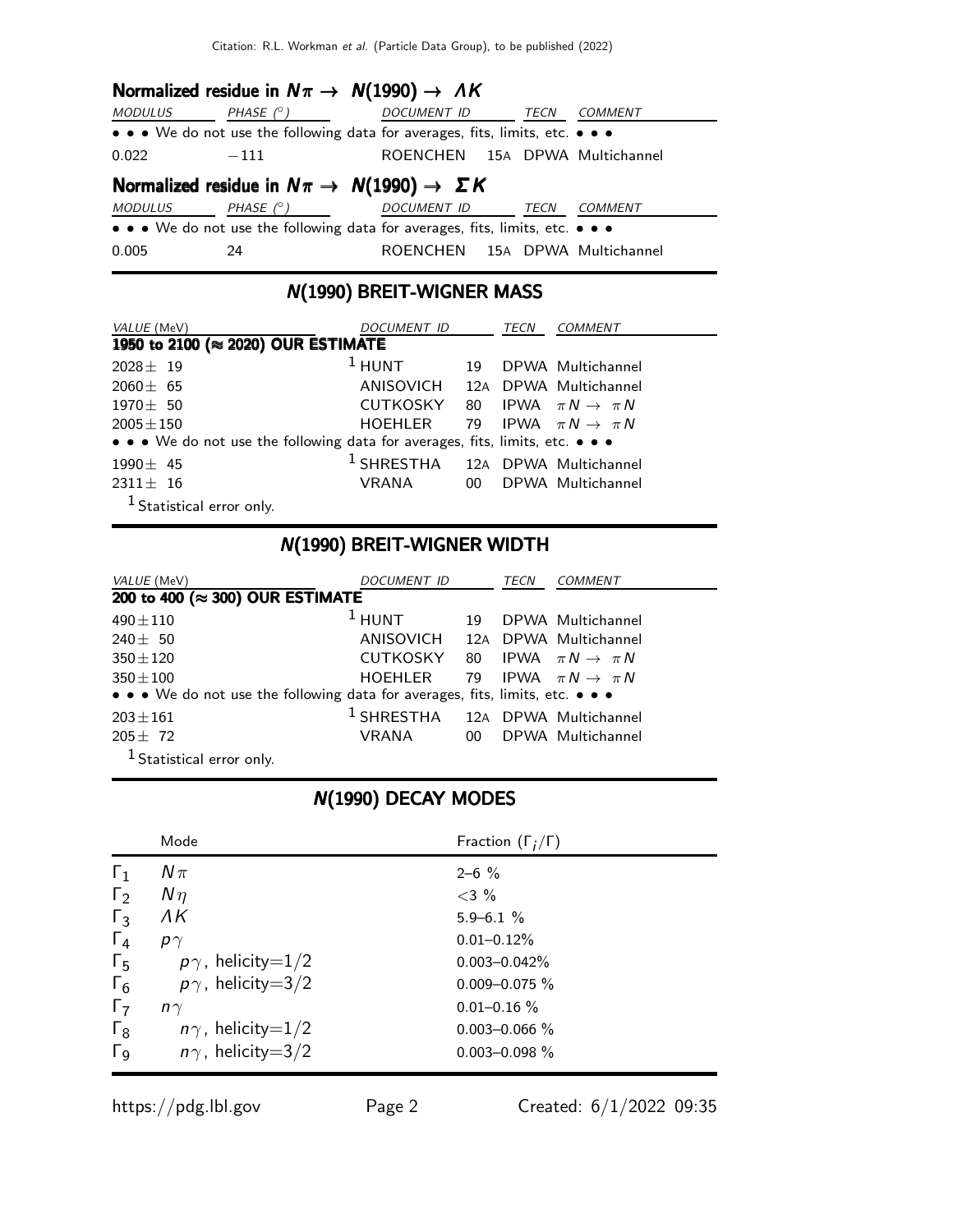#### N(1990) BRANCHING RATIOS

| $\Gamma(N\pi)/\Gamma_{\rm total}$                                           |                    |        |             |                           | $\mathsf{\Gamma}_1/\mathsf{\Gamma}$ |
|-----------------------------------------------------------------------------|--------------------|--------|-------------|---------------------------|-------------------------------------|
| VALUE $(\%)$                                                                | DOCUMENT ID        |        | TECN        | <b>COMMENT</b>            |                                     |
| 2–6 % OUR ESTIMATE                                                          |                    |        |             |                           |                                     |
| $1.9 + 0.4$                                                                 | $1$ HUNT           | 19     |             | DPWA Multichannel         |                                     |
| $+1$<br>$\mathcal{P}$                                                       | ANISOVICH          | 12A    |             | DPWA Multichannel         |                                     |
| $+2$<br>6                                                                   | <b>CUTKOSKY</b>    | 80     | IPWA        | $\pi N \rightarrow \pi N$ |                                     |
| $4 + 2$                                                                     | <b>HOEHLER</b>     | 79     | <b>IPWA</b> | $\pi N \rightarrow \pi N$ |                                     |
| • • We do not use the following data for averages, fits, limits, etc. • • • |                    |        |             |                           |                                     |
| $\pm$ 1<br>$\mathcal{P}$                                                    | $1$ SHRESTHA       | 12A    |             | DPWA Multichannel         |                                     |
| 22<br>$\pm11$                                                               | <b>VRANA</b>       | $00\,$ |             | DPWA Multichannel         |                                     |
| <sup>1</sup> Statistical error only.                                        |                    |        |             |                           |                                     |
| $\Gamma(N\eta)/\Gamma_{\rm total}$                                          |                    |        |             |                           | $\Gamma_2/\Gamma$                   |
| VALUE $(\%)$                                                                | <b>DOCUMENT ID</b> |        | TECN        | <b>COMMENT</b>            |                                     |
| <3 % OUR ESTIMATE                                                           |                    |        |             |                           |                                     |
| $1 \pm 1$                                                                   | <b>MUELLER</b>     | 20     |             | DPWA Multichannel         |                                     |
| $1.7 + 0.9$                                                                 | $1$ HUNT           | 19     |             | DPWA Multichannel         |                                     |
| <sup>1</sup> Statistical error only.                                        |                    |        |             |                           |                                     |
| $\Gamma(\Lambda K)/\Gamma_{\rm total}$                                      |                    |        |             |                           | $\frac{1}{3}$                       |
| VALUE $(\%)$                                                                | <b>DOCUMENT ID</b> |        | <b>TECN</b> | <b>COMMENT</b>            |                                     |
| 5.9-6.1 % OUR ESTIMATE                                                      |                    |        |             |                           |                                     |
| $6.0 \pm 0.1$                                                               | $1$ HUNT           | 19     |             | DPWA Multichannel         |                                     |
| <sup>1</sup> Statistical error only.                                        |                    |        |             |                           |                                     |

## N(1990) PHOTON DECAY AMPLITUDES AT THE POLE

# $N(1990) \rightarrow p\gamma$ , helicity-1/2 amplitude  $A_{1/2}$

| $M(1000)$ and belief $2/2$ applitude A                                        |                        |                                |      |         |
|-------------------------------------------------------------------------------|------------------------|--------------------------------|------|---------|
| 0.029                                                                         | 67                     | ROENCHEN 15A DPWA Multichannel |      |         |
| • • • We do not use the following data for averages, fits, limits, etc. • • • |                        |                                |      |         |
| $0.010^{+0.011}_{-0.006}$                                                     | $-103 + 108$<br>$-155$ | ROENCHEN 14 DPWA               |      |         |
| MODULUS (GeV $^{-1/2}$ ) PHASE ( $^{\circ}$ )                                 |                        | DOCUMENT ID                    | TECN | COMMENT |
|                                                                               |                        |                                |      |         |

# $N(1990) \rightarrow p\gamma$ , helicity-3/2 amplitude A<sub>3/2</sub>

| MODULUS (GeV <sup>-1/2</sup> ) PHASE (°)                                      |                 | DOCUMENT ID                    | TECN | COMMENT |
|-------------------------------------------------------------------------------|-----------------|--------------------------------|------|---------|
| $0.053 + 0.023$                                                               | $36^{+17}_{-4}$ | ROENCHEN 14 DPWA               |      |         |
| • • • We do not use the following data for averages, fits, limits, etc. • • • |                 |                                |      |         |
| 0.033                                                                         | 39              | ROENCHEN 15A DPWA Multichannel |      |         |

#### N(1990) BREIT-WIGNER PHOTON DECAY AMPLITUDES

### $N(1990) \rightarrow p\gamma$ , helicity-1/2 amplitude  $A_{1/2}$ VALUE  $(\text{GeV}^{-1/2})$  DOCUMENT ID TECN COMMENT  $0.006 \pm 0.003$  1 HUNT 19 DPWA Multichannel 0.040±0.012 ANISOVICH 12<sup>A</sup> DPWA Multichannel

1 Statistical error only.

I